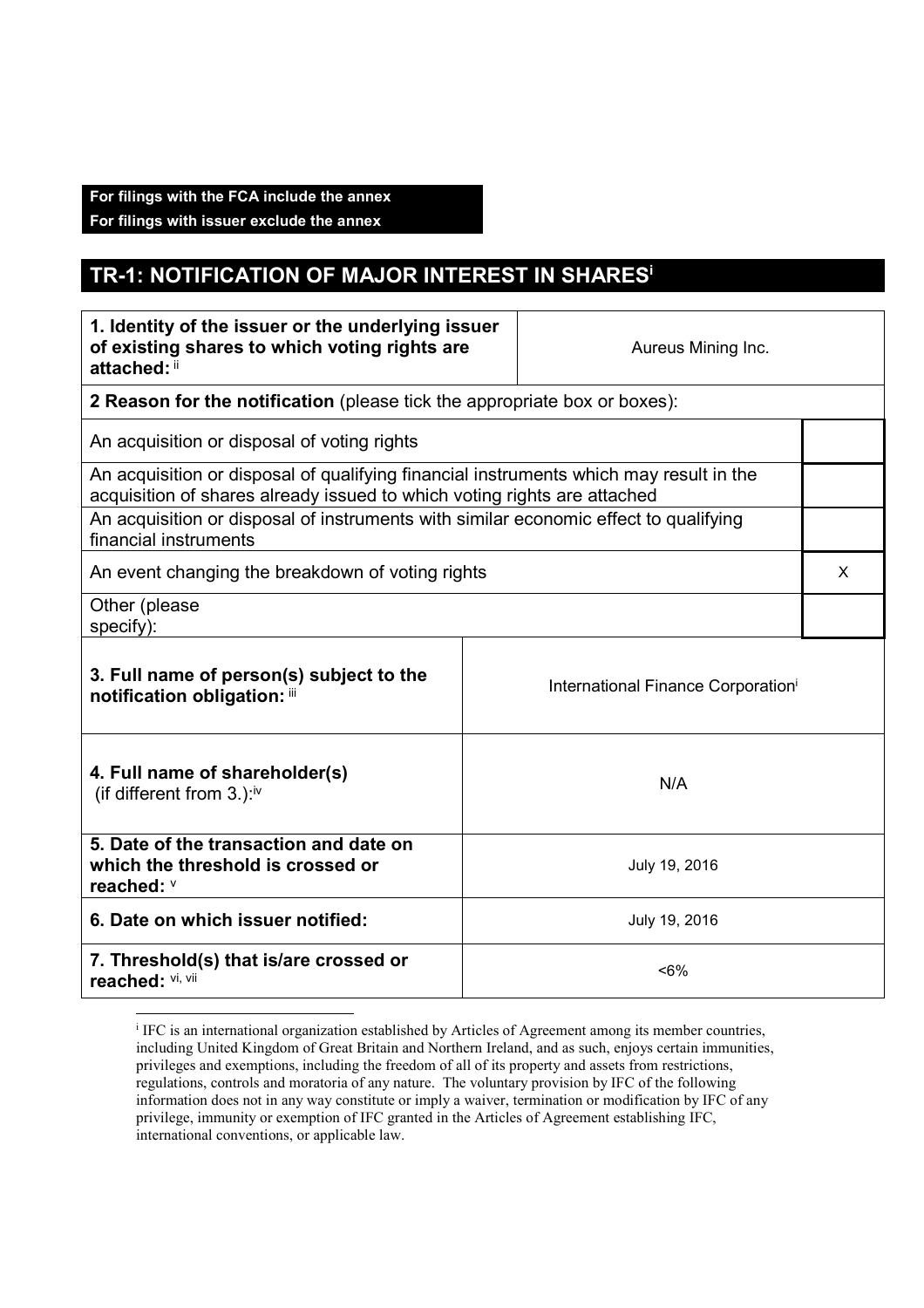| 8. Notified details:                                                             |                                                               |                                                           |                                                      |                      |                        |               |          |
|----------------------------------------------------------------------------------|---------------------------------------------------------------|-----------------------------------------------------------|------------------------------------------------------|----------------------|------------------------|---------------|----------|
| A: Voting rights attached to shares vill, ix                                     |                                                               |                                                           |                                                      |                      |                        |               |          |
| Class/type of<br>shares                                                          | <b>Situation previous</b><br>to the triggering<br>transaction |                                                           | Resulting situation after the triggering transaction |                      |                        |               |          |
| if possible using<br><b>Number</b><br><b>Number</b><br>the ISIN CODE<br>οf<br>οf | <b>Number</b><br>of shares                                    | <b>Number of voting</b><br>% of voting rights x<br>rights |                                                      |                      |                        |               |          |
|                                                                                  | <b>Shares</b>                                                 | Voting<br><b>Rights</b>                                   | <b>Direct</b>                                        | Direct <sup>xi</sup> | <b>Indirect</b><br>xii | <b>Direct</b> | Indirect |
| <b>Ordinary Shares</b>                                                           | 51,260,062                                                    | 51,260,062                                                | 51,260,062                                           | 51,260,062           | $\Omega$               | 4.26%         | 0        |

| <b>B: Qualifying Financial Instruments</b>           |                                   |                                           |                                                                                                           |                       |
|------------------------------------------------------|-----------------------------------|-------------------------------------------|-----------------------------------------------------------------------------------------------------------|-----------------------|
| Resulting situation after the triggering transaction |                                   |                                           |                                                                                                           |                       |
| <b>Type of financial</b><br>instrument               | <b>Expiration</b><br>date $x$ iii | Exercise/<br><b>Conversion Period Xiv</b> | <b>Number of voting</b><br>rights that may be<br>acquired if the<br>instrument is<br>exercised/converted. | % of voting<br>rights |
|                                                      |                                   |                                           |                                                                                                           |                       |

**C: Financial Instruments with similar economic effect to Qualifying Financial Instruments** xv, xvi

**Resulting situation after the triggering transaction** 

| <b>Type of financial</b><br>instrument | <b>Exercise</b><br>price | <b>Expiration</b><br>date $x$ <sup>vii</sup> | Exercise/<br><b>Conversi</b><br>on period<br>xviii | <b>Number of voting rights</b><br>instrument refers to | % of voting rights $x$ ix,<br>XX |              |
|----------------------------------------|--------------------------|----------------------------------------------|----------------------------------------------------|--------------------------------------------------------|----------------------------------|--------------|
| <b>Share Warrants</b>                  | £0.378                   |                                              |                                                    |                                                        | <b>Nominal</b>                   | <b>Delta</b> |
|                                        |                          | Jan 29, 2018                                 |                                                    | 12,260,148                                             | 1.02%                            | 0.09%        |

| Total (A+B+C)           |                             |
|-------------------------|-----------------------------|
| Number of voting rights | Percentage of voting rights |
| 63,520,210              | 5.28%                       |